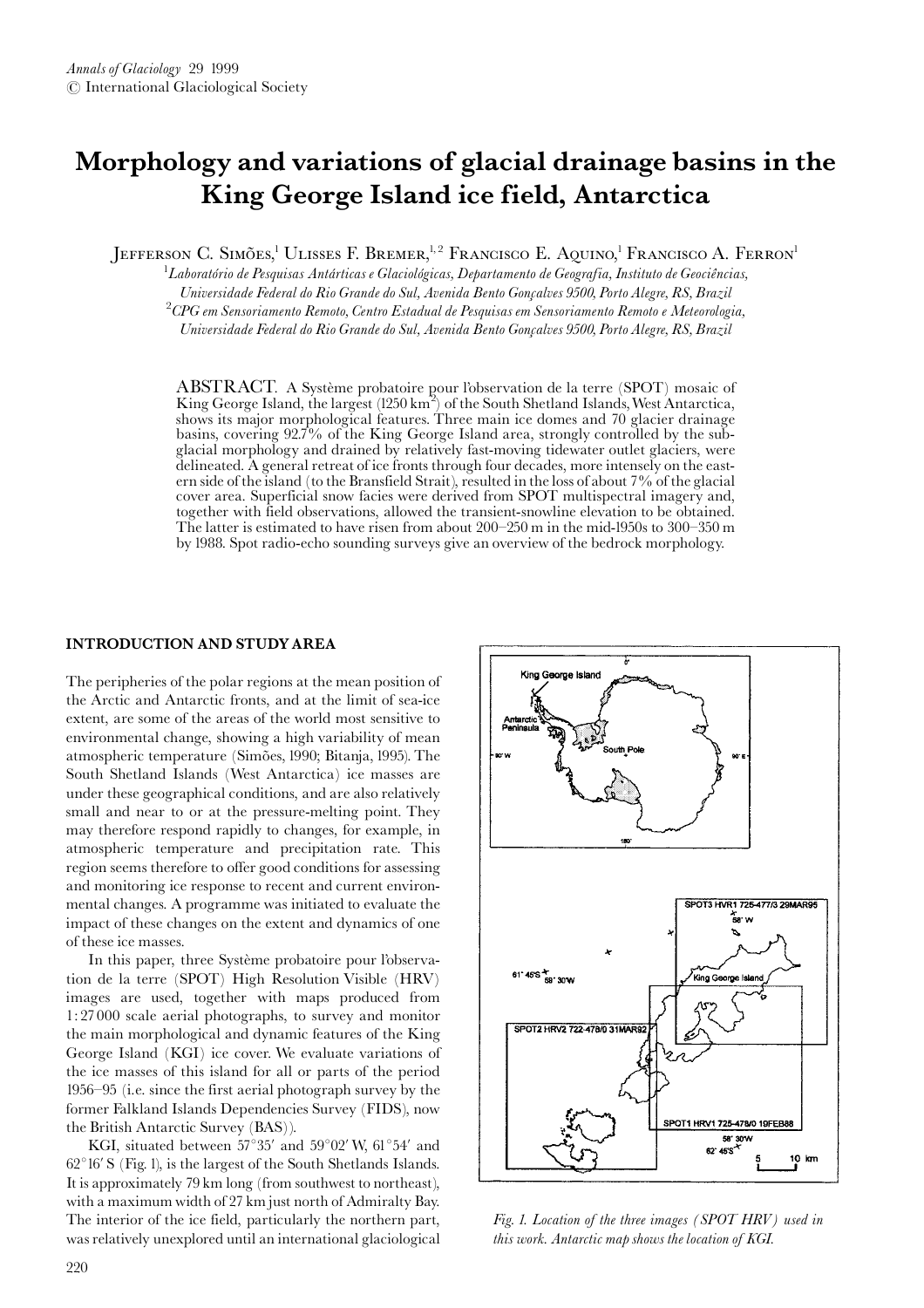

Fig. 2. Annotated SPOT HRV mosaic of KGI created from scenes of three images identified in Figure 1. These scenes were put together using band 3 (0.79–0.89 µm) and geometric correction was applied using the BAS (1968) maps (1:200 000, Lambert Orthomorphic Conic Projection). Drainage-basin divides are delineated by a curve (dashed if their positions were inferred). Numbers identify basins discussed in the text (1. Lange; 2. Viéville; 3. Wit Stwosz; 4. King George; 5. Hector; 6. Destruction Bay; 7. Eldred; 8. Usher). White areas on the coast have disappeared since 1956, black areas indicated by white arrows (e.g. drainage basin 8) have advanced since 1956. A false gray tone was applied for the sea area to increase contrast with the ice field. Notice clouds in the northern part of KGI, from Sherratt Bay to Cape Melville and in the central part between domes A and B.

expedition traversed the island in 1995–96 to carry out a radio-echo sounding (RES) survey and shallow ice-coring (Macheret and others, 1997). Mean annual temperature on KGI for the period 1947–95 was  $-2.8^{\circ}$ C, and a warming trend of  $0.02^{\circ}$ C a<sup>-1</sup> is evident at Fildes Peninsula.

# DATA SOURCES AND MOSAICKING

Complete coverage of KGI with SPOT HRV products required scenes obtained from three images (SPOT-1 HRV 725-478/0, 19 February 1988; SPOT-2 HRV 722-478/0, 31 March 1992; and SPOT-3 HRV 725-477/3, 29 March 1995) (Fig. 1), corrected geometrically before mosaicking. The map series BAS D501 (BAS, 1968), produced at a scale of 1:200 000 on the Lambert Orthomorphic Conic Projection, was used for this correction. These topographical maps were derived from an aerial photographic survey carried out by FIDS during the austral summer 1956-57 at a scale of  $1:27000$ . The hypsometric information on these maps is not reliable; the FIDS survey did not fully cover the interior of the ice field, and only general contours (at 200 m intervals) are shown. On the other hand, the island fringe information is considered correct. Maximum errors of 20 m are estimated for the traced ice-front positions, giving a greater accuracy than those from analysis of the SPOT image mosaic. Fifty-one ground-control points (GCPs) were used for rectification of the scenes, using a second-degree polynomial model with residuals to within four pixels (i.e. 80 m) for the correction. Resampling was done by the nearest-neighbour method, with a pixel size of 20 m for the entire mosaic. The final product at a 1:100 000 scale was then compared with

the scanned BAS map (at a 300 dpi resolution). The resulting mosaic is shown in Figure 2.

RES studies carried out by the Russian Academy of Sciences in 1970 (Govorukha and others, 1974) and 1995 (Glazovskiy and Moskalevsky, 1995), BAS (flight 38 in 1975; unpublished information, BAS RES data bank), a Sino-Uruguayan group in summer 1991-92 (personal communication from A. Lluberas, Uruguayan Antarctic Institute, 1992) and a Russian-Brazilian joint operation in 1995–96 (Macheret and others, 1997) provide ice-thickness measurements at several points, giving a notion of bedrock morphology.

## MAJOR FINDINGS: GLACIOLOGICAL RESULTS

#### Ice-field surface morphology

A near-infrared  $(0.79-0.89 \,\mu m)$  SPOT mosaic (Fig. 2) delineates 70 drainage basins on the KGI ice field. The ice surface is strongly controlled by the bedrock topography in the southwest-northeast direction. Ice divides are well marked in this SPOT mosaic and in higher-frequency European Remote-sensing Satellite (ERS-I) synthetic aperture radar (Simões and Bremer, 1995), reflecting very slow changes in slope that are not identified as any single break on the surface during field surveys. Surface undulations across the flow direction (wavelength about 1 km) are observed over the greater part of the ice field, particularly in the ablation area. Rees and others (1993) attributed this feature to interactions of changing snow facies and surface topography.

Three non-symmetric ice domes  $(A-C$  in Fig. 2) are connected to each other in the main direction of the island. A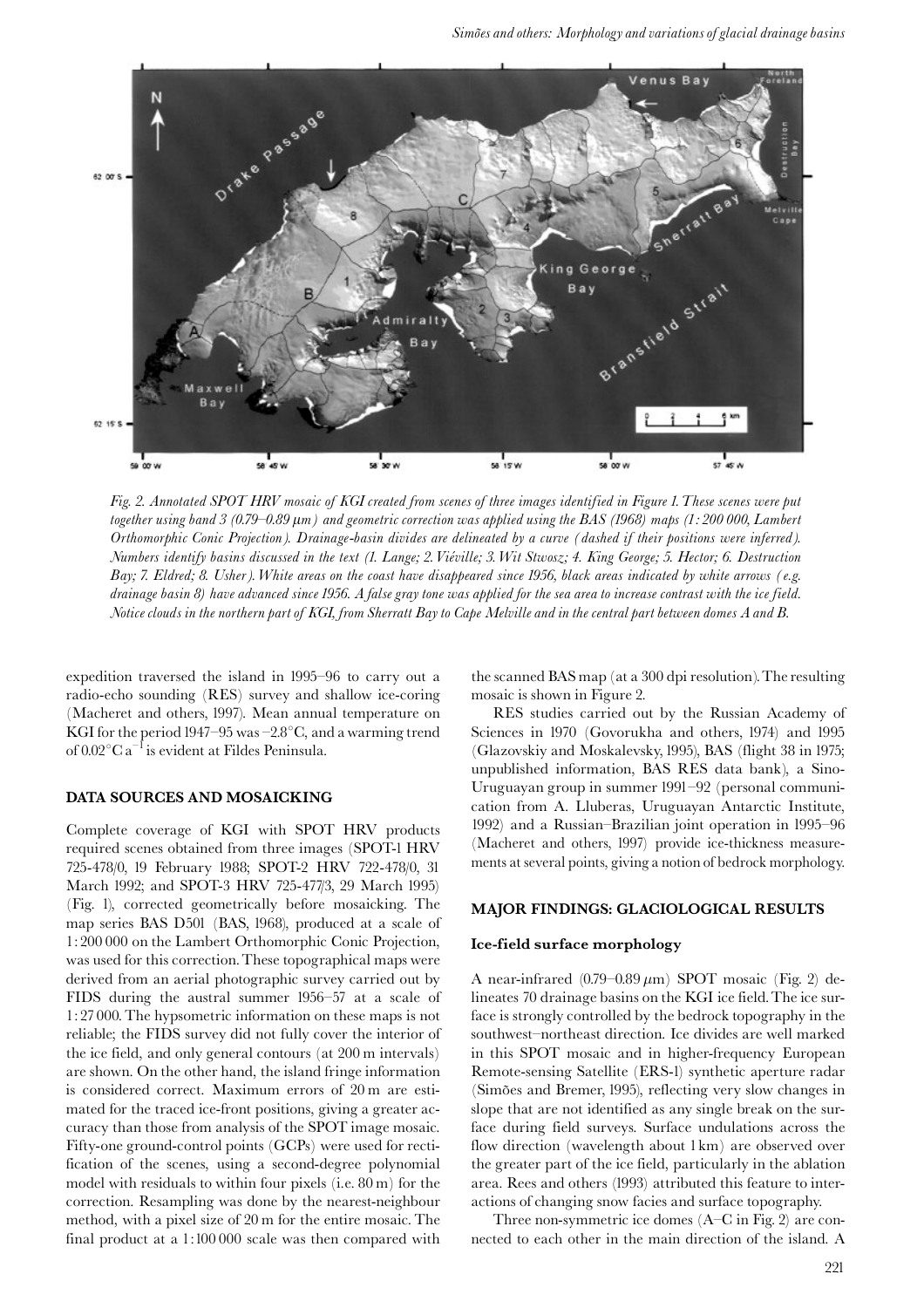#### Simões and others: Morphology and variations of glacial drainage basins

maximum elevation of  $700 \pm 10$  m, determined by a pressure altimeter, is reached in Dome B. Ice draining northwestwards from the main divide flows 6-8 km to cliffs in Drake Passage; this part of the ice field tends to a quasi-parabolic shape. Flow to the southeastern coast is mainly by fast-moving, strongly convergent outlet glaciers with abrupt icefalls that drain the ice-field plateau (from about 550 m a.s.l.) into bays. Some of these outlet glaciers (e.g. Lange Glacier, drainage basin 1 in Fig. 2) occupy well-defined depressions, have marked flowlines (e.g. King George, drainage basin 4 in Fig. 2) and are generally heavily crevassed. Drainage basins flowing into Drake Passage are controlled by bedrock blocks in the southeast-northwest direction in the southern and northwestern parts of this coast. In the central part, blocks have a quasi south-north direction (e.g. Eldred Glacier, drainage basin 7 in Fig. 2), and drainage basins are parallel to each other. Similarly, drainage basins flowing into Admiralty Bay or Bransfield Strait are strongly controlled by bedrock blocks in the southeast-northwest and south-north directions. Some glaciers, however, follow blocks in the east-west direction. Finally, drainage-basin delimitation was impaired in two sections due to cloud cover: (a) in the northern part of the island, from Sherratt Bay to Cape Melville, and (b) in the central scene between domes A and B in Figure 2.

At present, the ice field covers  $1158\,\mathrm{km}^2$  (92.7% of the total area of the island). Another  $0.5 \text{ km}^2$  of the island is covered by small cirque glaciers not contiguous to the ice field, mainly over the small peninsulas in Admiralty Bay and on the Bransfield coast. The longest basins, on the Drake Passage coast, reach 8.3 km in extent. Few nunataks pierce the ice field. The ice-free area  $(92 \text{ km}^2)$  is concentrated along the coast.

## Drainage basin fluctuations

Comparison of the geocoded satellite mosaic (Fig. 2) with the digitized BAS map suggests ice-front retreat at 45 drainage basins during the period 1956–95. Six drainage basins (1. Lange; 2. Viéville; 3. Wit Stwosz; 4. King George; 5. Hector; 6. Destruction Bay) retreated 500 m or more. For example, Lange Glacier, a fast-flowing outlet glacier with a drainage basin of 30 km<sup>2</sup> in Admiralty Bay, retreated about 1000 m, losing  $2 \text{ km}^2$  of its area. In total, the ice field has lost  $89 \text{ km}^2$  since 1956–57, a 7% reduction in the total ice-covered area, mainly in bays flowing into Admiralty Bay and to the Bransfield Strait.

An exception is Usher Glacier (drainage basin 8 in Fig. 2) on the northern coast, where the front advanced about 600 m in the same period. In fact, no substantial retreat is recorded for the glacier basins flowing into Drake Passage (north-northwest). Other glaciers may have oscillated at less than the estimated error limit for the method used (i.e.  $\pm 50$  m).

#### Snow/ice facies and transient-snowline position

Examination of band 3 (0.79–0.89  $\mu$ m) of the central SPOT image (SPOT-1 HRV 725-478/0, 19 February 1988, Fig. 3) allowed the identification of a limit for two facies at the surface (groundwork carried out in the summers of 1993-94 and 1995-96):

(l) A facies characterized by a high surface reflectance that is tentatively attributed to a "snow facies" including the percolation and wet-snow (soaked) zones (following the terminology of Benson, 1962). Shallow cores taken



Fig. 3. The southeastern part of KGI at the end of the balance year (SPOT-1 HRV 725-478/0, 19 February 1988). The location of this image is shown in Figure 1. A solid line at about 350 m a.s.l. indicates position of the transient snowline. No snowline is marked for the northern coast due to cloud cover, and interrogation marks indicate where the snowline was estimated. Spot icethickness soundings (in meters) were obtained from Macheret and others (1997); a cross indicates the site of maximum thickness measured by the BAS in 1975 (flight 38).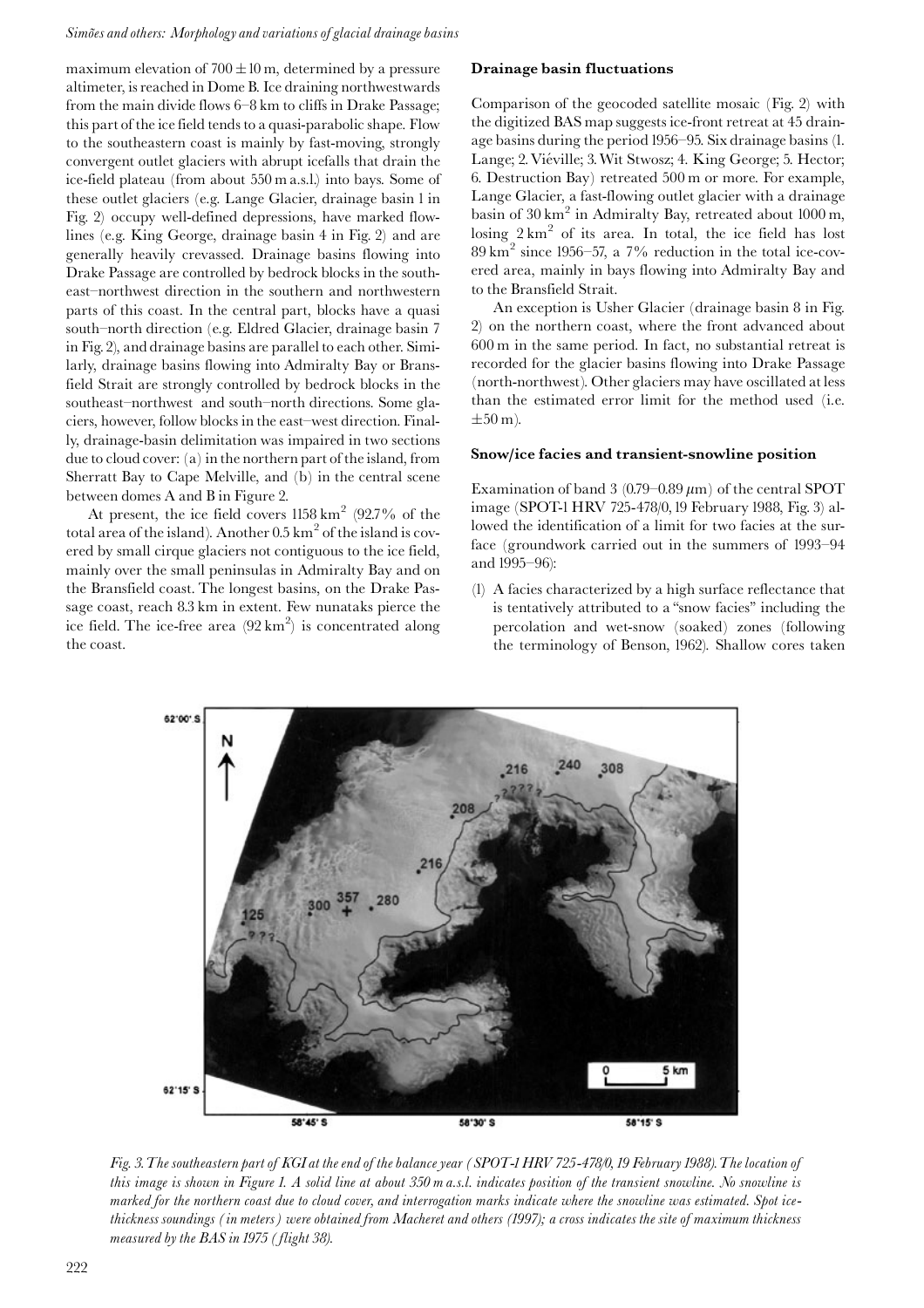by the authors at dome B indicate that the summit of the ice field is in the percolation zone.

(2) "Ice facies" including ablation and superimposed-ice zones. This area is characterized by a low reflectance lowered by a high dust content at the surface by the end of the ablation season (field observations in 1995).

The limit between the two facies was interpreted as the position of the transient snowline at the end of summer (at about 300-350 m a.s.l.). The snowline was observed at 400-450 m a.s.l. in summer 1994–95.

The northernmost image (SPOT-3 HRV 725-477/3) was taken after the late-summer snowfalls, so the snowline at the end of the ablation season could not be defined. Further, the snowline is not identical with the equilibrium-line altitude in a subpolar ice mass because there is an intermediate zone of superimposed ice between them.

#### Ice thickness and bed topography

Figure 3 shows some spot RES (in meters) derived from Macheret and others' (1997) RES survey. The thickest ice is found near the summit, over a graben parallel to a southwest-northeast subglacial ridge. Ice thickness increases sharply to the west, in the southern part of the ice field, before decreasing as it approaches the coast. A subglacial valley, with ice thickness frequently  $>250 \text{ m}$ , parallels the subglacial ridge. A maximum ice thickness of 357 m, determined by a BAS survey (flight 38 in 1975; unpublished information, BAS), is reached about 4 km from the divide. Part of the surveyed area did not show bedrock echoes, which was to be expected considering that inhomogeneities (e.g. ice lenses associated with melting and refreezing) and a greater concentration of impurities (e.g. volcanic ash originating from eruptions) make ice more "lossy" to electromagnetic energy (Dowdeswell and others, 1984). Turbid meltwater plumes in front of several outlet glaciers and 10 m temperatures near  $0^{\circ}$ C (Simões and Bremer, 1995) indicate that at least part of the ice field is at the pressure-melting point. Further details of RES results on KGI are found in Macheret and others (1997) and Macheret and Moskalevsky (1999).

## **DISCUSSION**

Marked structural control associated with the main fault direction is a dominant feature of the KGI ice cover. The ice plateau follows a southeast-northwest subglacial ridge identified by Birkenmajer (1983). To the north of this block, a northwesterly trough is filled by ice thicker than 300 m. Further RES soundings will be necessary to obtain an adequate idea of the subglacial topography.

It is tempting to associate the retreat of the outlet glaciers with the warming trend recorded for this region during the last 50 years. Similar changes have been observed elsewhere in the South Shetlands (e.g. on Livingston Island: Calvet and Corbera, 1993). Further, some of the most rapid changes in glacier morphology have occurred since 1995 in the northeastern part of the Antarctic Peninsula, such as the disintegration of the northern part of the Larsen Ice Shelf (Rott and others, 1996) about 300 km from KGI. Notwithstanding, it is well known that glacier response to climatic changes may lag by decades to centuries (Paterson, 1994). Mass-budget studies carried out on dome A (Fig. 2) do not point to a negative mass balance (Wen and others, 1994). Changes observed on KGI

may be related to other factors, such as a reduction in sea-ice formation along the southern coast: the sea-ice season has become shorter and more irregular over the past few years. A reduced sea-ice cover may have allowed a higher frontcalving rate, particularly of outlet glaciers with floating snouts.

The different behavior of outlet glaciers flowing to the northern coast may have resulted from different accumulation regimes as cyclones coming from Drake Passage become moisture-depleted. New studies will be needed to determine the "anomalous" behaviour of the advancing Usher Glacier. Its ablation area is heavily crevassed, but no surge characteristics such as a looped moraine or downdraw of the upper basin are observed.

#### **CONCLUSIONS**

Ice morphology of the KGI ice field  $(1158 \text{ km}^2)$  is strongly controlled by the bedrock structure. Most of the 70 drainage basins flow through outlet glaciers mainly following bedrock blocks oriented southeast-northwest. A maximum ice thickness of 357 m is found 4 km from the summit at dome B.

The termini of 45 outlet glaciers retreated hundreds of meters to 1 km during the period 1956–95. At the end of the summer melting season (February–March) the transient snowline is found at about 300-350 m a.s.l., but it has been recorded at higher elevations for the last 4 years (up to 400-450 m a.s.l.). Similar changes have been observed for other ice fields in the South Shetlands and are probably a response to regional climatic warming, but further studies are needed to confirm this hypothesis.

#### **ACKNOWLEDGEMENTS**

This work was supported by the Brazilian Antarctic Programme (PROANTAR) through a grant to J.C.S. from the Brazilian National Council for Scientific and Technological Development (CNPq). U.F.B, F.E.A. and F.A.F. thank CNPq for studentships. We thank A.W. Setzer from the Brazilian National Institute for Space Research (INPE) and Yu.Ya. Macheret and M.Yu. Moskalevsky from the Institute of Geography, Russian Academy of Sciences, for providing data and for discussions on this paper. We thank the BAS for unpublished RES data.

#### **REFERENCES**

- Benson, C. S. 1962. Stratigraphic studies in the snow and firn of the Greenland ice sheet. SIPRE Res. Rep. 70.
- Bintanja, R. 1995. The local surface energy balance of the Ecology Glacier, King George Island, Antarctica: measurements and modelling. Antarct. Sci., 7(3), 315-325.
- Birkenmajer, K. 1983. Late Cenozoic phases of block-faulting on King George Island (South Shetland Islands, West Antarctica). Bull. Pol. Acad. Sci., Earth Sci., 30(1-2), 21-32.
- British Antarctic Survey (BAS). 1968. British Antarctic Territory South Shetland Islands. Cambridge, British Antarctic Survey. (D501 W 62°56' and W 62°58′, D.O.S. 610, scale 1:200 000.)
- Calvet, J. and J. Corbera. 1993. Fluctuations of the ice cap on Livingston Island — South Shetland from 1956 to 1991. Rev. SELPER,  $9(1-2)$ , 31-35.
- Dowdeswell, J. A., D. J. Drewry, O. Liestøl and O. Orheim. 1984. Airborne radio echo sounding of sub-polar glaciers in Spitsbergen. Nor. Polarinst. Skr. 182.
- Glazovskiy, A. F. and M. Yu. Moskalevsky. 1995. Glyatsiologicheskiye issledovaniya na ostrove King-Dzhordzh v yanvare 1995 g [Glaciological investigations on King George Island in January 1955]. St Petersburg, Arctic and Antarctic Research Institute.
- Govorukha, L. S., V. I. Chudakov and A.V. Shalygin. 1974. Radiolokatsion-